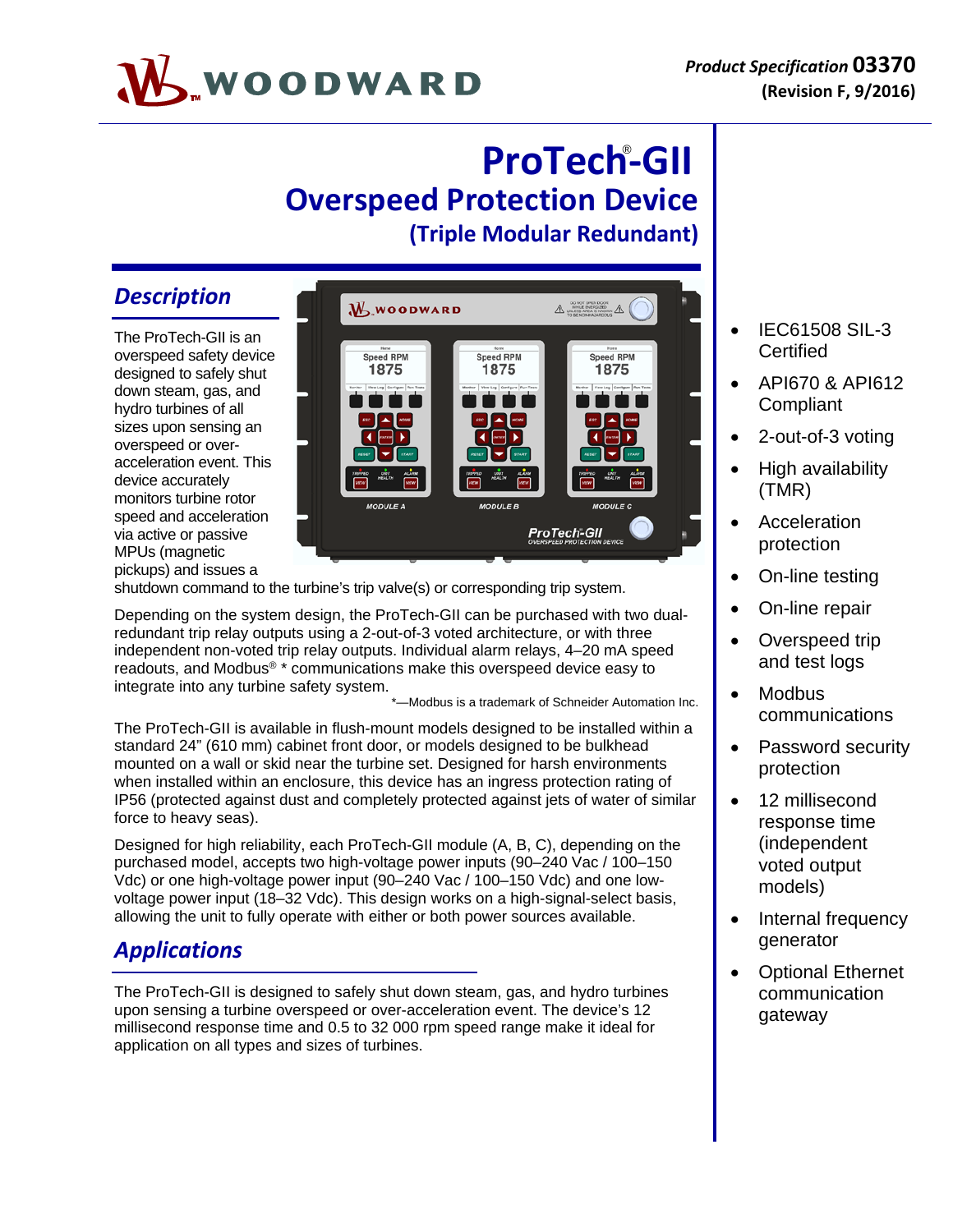The ProTech-GII models with two dual-redundant relay outputs are design to be applied with simplex or dual-redundant trip block assemblies or trip systems. The ProTech-GII models with three independent non-voted output models are designed to be applied with special turbine trip block assemblies that perform the 2-out-of-3 voting within their design.

This fast acting overspeed protection device is designed to be applied in conjunction with a turbine control or trip system to safely shut down the turbine. Interface with related control systems or plant DCS(s) (Distributed Control Systems) can be performed via the ProTech-GII's redundant hard-wired input and output signals or through its triple-redundant serial Modbus communications ports. Optionally Ethernet gateways can be purchased to easily interface with plant Ethernet networks.

Certified as an IEC61508 SIL-3 (Safety Integrity Level Three) safety device, the ProTech-GII can easily be applied within an IEC61508 or IEC61511 based safety system. A thorough product manual is provided to instruct users on how to apply the ProTech-GII to meet IEC based requirements.

Designed for system-critical applications, the ProTech-GII's triple-modular architecture coupled with its on-line testing and on-line repair capabilities give it one of the highest availability and reliability ratings in the industry.

## *Functionality*

**On-line Testing**—Each ProTech-GII module can be tested manually from the module's front panel, Modbus communications port, or automatically via its auto-test routine function. The ProTech-GII allows users to configure an overspeed test to be performed automatically on a periodic basis, testing each module (A, B, C) one at a time, and logging the result of each test or halting the test for a sensed error.

**On-line Repair**—The ProTech-GII's triple-modular design allows users to easily replace one of its modules (A, B, C) while the turbine is on-line and operating normally. Ease of replacement is enhanced by the unit's backplane plug-and-operate structure, and its module-to-module learning function.

**Trip, Alarm, & Overspeed Logs**—The ProTech-GII log function logs (saves to memory) all trips, alarms, trip valve response times, and overspeed events. The trip-log function uses a scrolling buffer and records the last 50 sensed trip or alarm events and the last 20 overspeed events to memory, with associated times. Each log file can be viewed from the unit's front panel, or downloaded to a computer via the ProTech-GII service tool program. Each module utilizes non-volatile memory to ensure that all logged events are saved, even on loss of power.

**Real Time Clock**—Each ProTech-GII module utilizes a real-time clock to ensure accurate time logging. A special timeaveraging function is utilized between modules to to ensure module-to-module clock synchronization.

### *Features*

**Acceleration Detection**—Optionally the ProTech-GII can be configured to protect a turbine from high acceleration events also. The derivative of the speed signal is used to detect turbine acceleration and issue an associated trip command.

**MPU Detection**—Each module's speed sensor input uses special MPU open-wire detection circuitry to validate that the MPU is properly connected before turbine operation, and special loss-of-speed detection logic to validate MPU functionality during turbine operation.

**Automatic Overspeed Test Routine**—Optionally the ProTech-GII can be configured to routinely perform an overspeed test of each module, then log and report the test results. With this test routine, each module goes through its test sequence using an internal frequency generator to simulate an overspeed condition.

**Sulfur Contamination Resistant**—The ProTech-GII utilizes a special conformal coating material that has demonstrated excellent long-term protection against  $H_2S$  and  $SO_2$  gases at levels classified in international standard IEC 721-3-3 1994 environment Class 3C2.

## *Configurability*

The ProTech-GII can be configured (programmed) through its front-panel keypad or via a software service tool operating on a site computer or laptop. For ease of use, all configuration settings, alarm/trip and overspeed logs are viewable via each module's high-resolution 4.2" (107 mm) color display. A special module-to-module learning function can be utilized to reduce configuration time and mistakes. Different levels of password security are utilized to protect unit configuration settings as well as limit access to device test functions.

## *Installation Information*

- Approximate dimensions, including faceplate: 330 x 445 x 159 mm (13 x 17.5 x 6.25")
- Depending on part number ordered, designed to be bulkhead mounted on a wall or skid, or flush-mounted vertically within a panel or cabinet
- Rated for IP56 (ingress protection level 5-6) based locations
- Operating / storage temperature range: –20 to +60 °C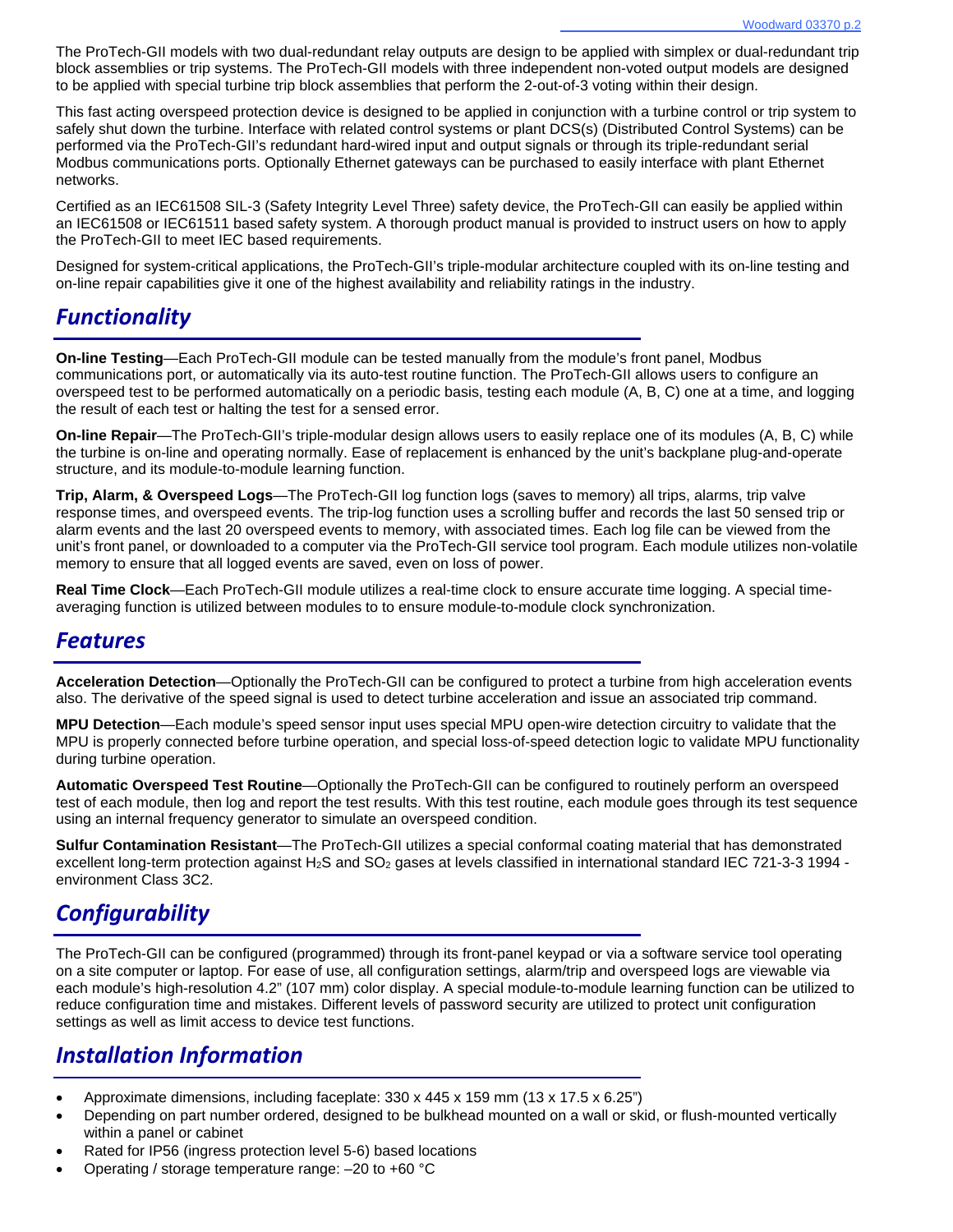## *Input Signals*

#### **Power Source (2 redundant)**

- High Voltage Power Supply (88-264 Vac/47-63 Hz; 90-150 Vdc) @ 90 W
- Low Voltage Power Supply (18–32 Vdc) @ 100 W

### **Speed Signals (1/module, 3 total)**

- Inputs can be configurable to accept signals from:
- MPUs (100–32 000 Hz) @ (1–35 Vrms)
- Proximity probes (0.5–25 000 Hz) @ 24 Vdc
- Gear Tooth Range (1–320 teeth)

### **Discrete Inputs (3/module, 9 total)**

- Alarm/Trip Reset Command
- Start Command
- Speed Fail Override Command

## *Output Signals*

### **Discrete Output Relays**

Voted Relay Models

- Shutdown relay output (2 total, 2-out-of-3 voted) o Rated for 8 A @ 220 Vac or 8 A @ 24 Vdc
- Alarm relay output (1/module, 3 total) o Rated for 2 A @ 24 Vdc

### **4–20 mA Analog Output (1/module, 3 total)**

Dedicated to function as a speed meter readout

### **Communication Ports (1/module, 3 total)**

Serial RS-232, RS-422, RS-485 Modbus port

*Regulatory Compliance*

### **North American Compliance:**

 **CSA**: CSA Certified for Class I, Division 2, Groups A, B, C, and D, T4 at 60 °C Ambient for use in Canada and the United **States** 

### **European Compliance:**

- **EMC Directive**: 2014/30/EU
- **ATEX Directive**: 2014/34/EU Zone 2, Category 3, Group II G, Ex nA II T4
- **WEEE Directive**: Exempt/Compliant as a component with 2002/96/EC of the European Parliament and of the Council of 27 January 2003 on waste electrical and electronic equipment (WEEE)
- **EuP Directive**: Exempt/Compliant from 2009/125/EC of the European Parliament and of the Council of 21 October 2009 establishing a framework for the setting of ecodesign requirements for energy-related products

### **Other International Compliance:**

- **TÜV**: TÜV certified for SIL-3 per IEC 61508 Parts 1-7, Function Safety of Electrical / Electronic / Programmable Electronic Safety Related Systems
- **C-Tick**: Declared to Australian Radiocommunications Act of 1992 and the New Zealand Radiocommunications Act of 1989.

### **Other Compliance:**

- **IEC60068-2-60**:1995 Part 2.60 Methods 1 and 4 (conformal coating)
- **API670, API612, & API611** compliant
- **RoHS Exempt** per Annex IA of Directive 2002/96/EC referring to "monitoring and control instruments" within the meaning of Category 9



**Single Module Functional Diagram**